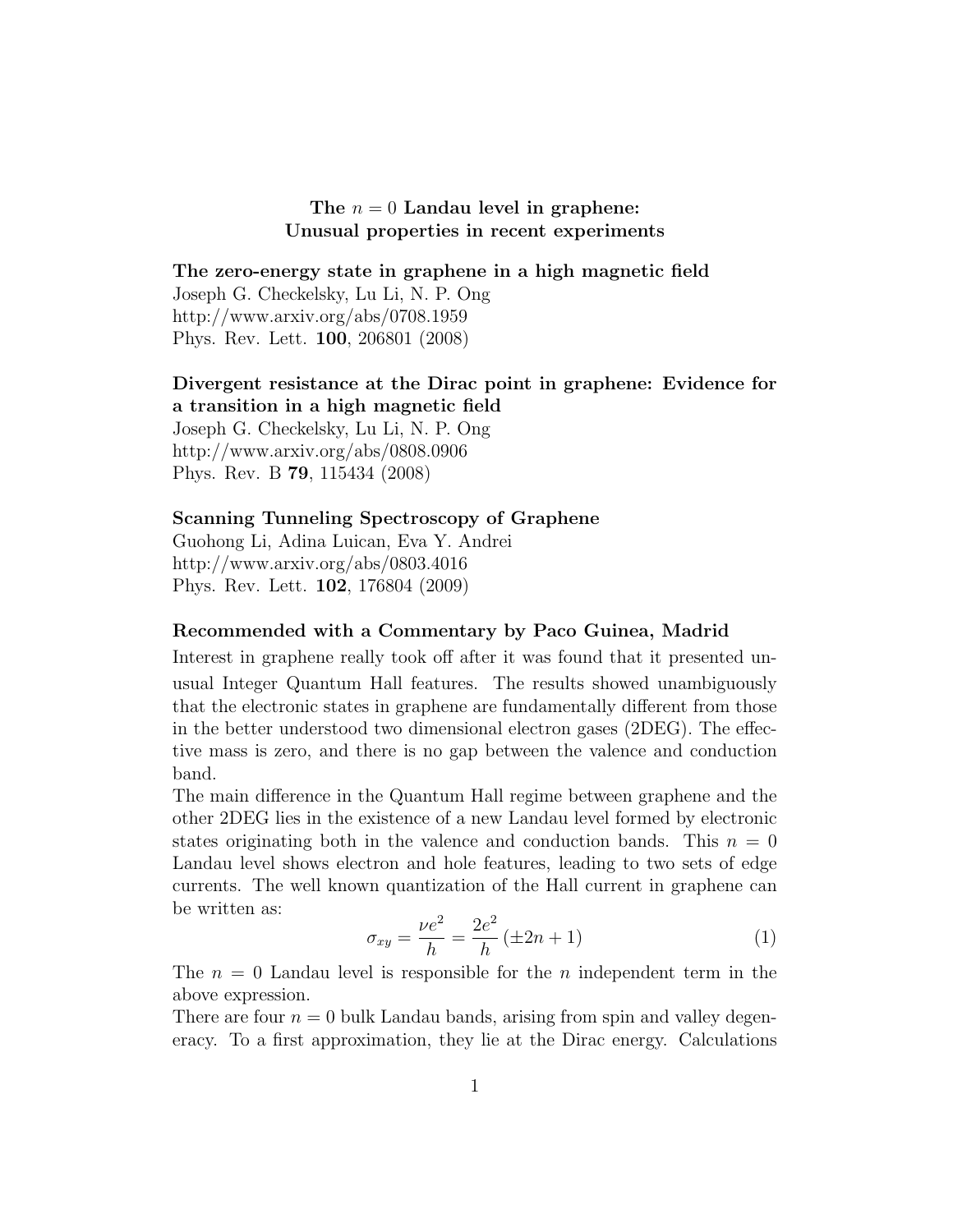using the continuum Dirac equation show that the wavefunctions are fully localized in one of the two sublattices in which the honeycomb lattice can be divided. Similar states are expected in corrugated graphene, even in the absence of a magnetic field.

The experimental study of the  $n = 0$  Landau level has attracted a great deal of attention, and has evolved rapidly, as better quality (higher mobility) samples become available, and higher magnetic fields and lower temperatures were studied. Early experiments, reported in Abanin et al., http://www.arxiv.org/0702125, Phys. Rev. Lett. 98, 196806 (2007), showed a peak in the longitudinal resistivity at the neutrality point, and a plateau in the Hall conductivity. A metallic like longitudinal resistivity can be explained by electron and hole edge modes, even when the Zeeman energy or interaction effects induce a spin gap in the bulk (see: H. A. Fertig and L. Brey, http://arxiv.org/0604260, Phys. Rev. Lett. 97, 116805 (2006)). These electron and hole edge states lead to counter-circulating currents at each edge, with opposite spins. Backscattering can occur due to magnetic impurities. The analysis of the current and voltage distributions require the inclusion of leakage into the bulk, and, as a result, the Hall resistivity is not quantized.

The next set of experiments, presented in Z. Jiang, et al., http://www.arxiv.org/0705.1102, Phys. Rev. Lett. 99, 106802 (2007), studied the dependence of the longitudinal and transverse resistivity on magnetic field orientation and temperature (see also the earlier work reported in Z. Jiang, et al., http://arxiv.org/0703822, Phys. Rev. Lett. 98, 197403 (2007)). Tilting the applied field with respect to the normal to the graphene layer, orbital and spin effects can be distinguished. The paper found that the longitudinal resistivity followed an activated behavior for fillings  $\nu = \pm 1$ , which correspond to one or three of the four Landau bands with  $n = 0$  occupied. The gaps obtained from the temperature dependence were only dependent on the component of the field normal to the layer. This suggested that these gaps were not due to spin effects (the value of the gaps was also larger than the Zeeman splitting). The experiments also showed a gap between the  $n = 0(\nu = 1)$  and  $n = 1(\nu = 2)$ significantly lower than that expected in the absence of interaction effects. Checkelsky et al, in the papers mentioned at the beginning, have investigated further the dependence of the resistivity on temperature and disorder. They found an abrupt rise, by more than three orders of magnitude, from  $\sim 10^3$ ohms to  $\sim 10^6$  ohms, in a narrow field range. This rise occurred at lower fields as the quality of the samples increased (the quality was estimated from the offset of the Dirac energy with respect to zero gate voltage, which is a